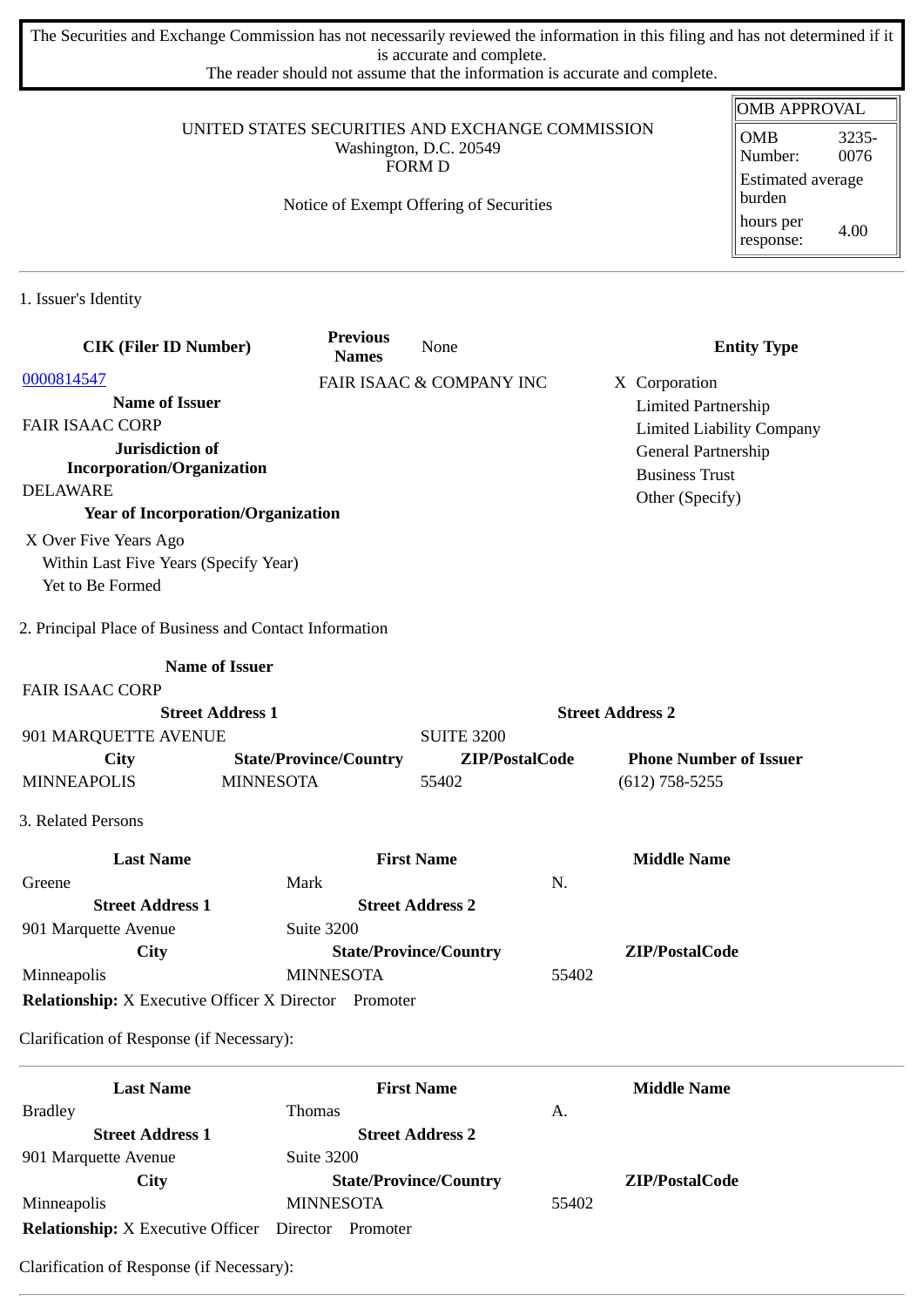| <b>Last Name</b>                                  | <b>First Name</b>             |       | <b>Middle Name</b> |
|---------------------------------------------------|-------------------------------|-------|--------------------|
| III                                               | Charles                       | L.    |                    |
| <b>Street Address 1</b>                           | <b>Street Address 2</b>       |       |                    |
| 901 Marquette Avenue                              | Suite 3200                    |       |                    |
| City                                              | <b>State/Province/Country</b> |       | ZIP/PostalCode     |
| Minneapolis                                       | <b>MINNESOTA</b>              | 55402 |                    |
| <b>Relationship:</b> X Executive Officer Director | Promoter                      |       |                    |
|                                                   |                               |       |                    |

Clarification of Response (if Necessary):

| <b>Last Name</b>                                  | <b>First Name</b>             | <b>Middle Name</b> |
|---------------------------------------------------|-------------------------------|--------------------|
| Kerr                                              | Deborah                       |                    |
| <b>Street Address 1</b>                           | <b>Street Address 2</b>       |                    |
| 901 Marquette Avenue                              | Suite 3200                    |                    |
| City                                              | <b>State/Province/Country</b> | ZIP/PostalCode     |
| Minneapolis                                       | <b>MINNESOTA</b>              | 55402              |
| <b>Relationship:</b> X Executive Officer Director | Promoter                      |                    |

Clarification of Response (if Necessary):

| <b>Last Name</b>                                  | <b>First Name</b>             |       | <b>Middle Name</b> |
|---------------------------------------------------|-------------------------------|-------|--------------------|
| Scadina                                           | Mark                          | R.    |                    |
| <b>Street Address 1</b>                           | <b>Street Address 2</b>       |       |                    |
| 901 Marquette Avenue                              | Suite 3200                    |       |                    |
| City                                              | <b>State/Province/Country</b> |       | ZIP/PostalCode     |
| Minneapolis                                       | <b>MINNESOTA</b>              | 55402 |                    |
| <b>Relationship:</b> X Executive Officer Director | Promoter                      |       |                    |

Clarification of Response (if Necessary):

| <b>Last Name</b>                                  | <b>First Name</b>             |       | <b>Middle Name</b> |
|---------------------------------------------------|-------------------------------|-------|--------------------|
| Deal                                              | Richard                       | S.    |                    |
| <b>Street Address 1</b>                           | <b>Street Address 2</b>       |       |                    |
| 901 Marquette Avenue                              | Suite 3200                    |       |                    |
| City                                              | <b>State/Province/Country</b> |       | ZIP/PostalCode     |
| Minneapolis                                       | <b>MINNESOTA</b>              | 55402 |                    |
| <b>Relationship:</b> X Executive Officer Director | Promoter                      |       |                    |

Clarification of Response (if Necessary):

| <b>Last Name</b>                         | <b>First Name</b>             |       | <b>Middle Name</b> |
|------------------------------------------|-------------------------------|-------|--------------------|
| Jennings                                 | Andrew                        | N.    |                    |
| <b>Street Address 1</b>                  | <b>Street Address 2</b>       |       |                    |
| 901 Marquette Avenue                     | Suite 3200                    |       |                    |
| City                                     | <b>State/Province/Country</b> |       | ZIP/PostalCode     |
| Minneapolis                              | <b>MINNESOTA</b>              | 55402 |                    |
| <b>Relationship:</b> X Executive Officer | Director<br>Promoter          |       |                    |

Clarification of Response (if Necessary):

| <b>Last Name</b>        | <b>First Name</b>             |       | Middle Name    |
|-------------------------|-------------------------------|-------|----------------|
| Stewart                 | Richard                       | А.    |                |
| <b>Street Address 1</b> | <b>Street Address 2</b>       |       |                |
| 901 Marquette Avenue    | Suite 3200                    |       |                |
| City                    | <b>State/Province/Country</b> |       | ZIP/PostalCode |
| Minneapolis             | <b>MINNESOTA</b>              | 55402 |                |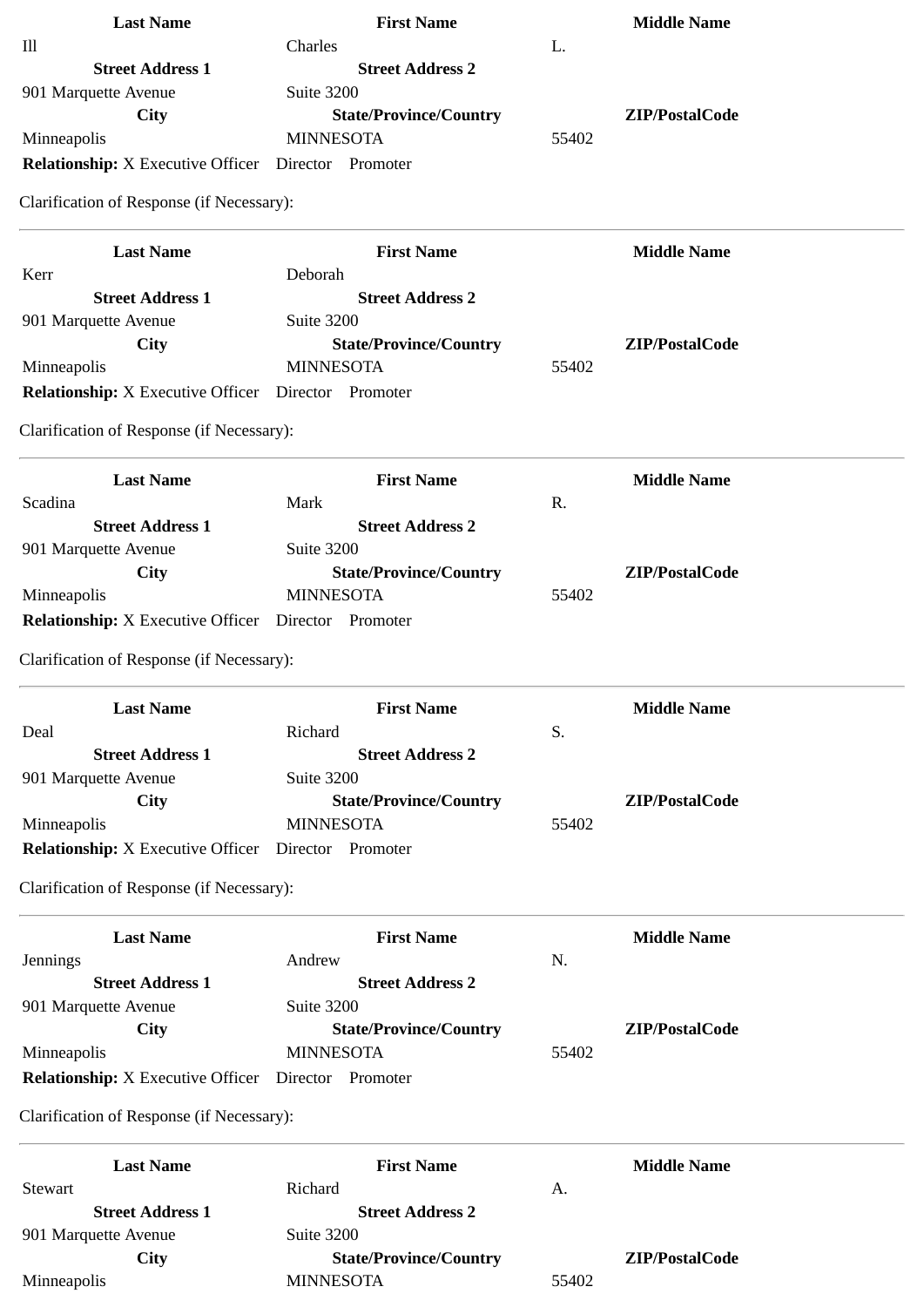# **Relationship:** X Executive Officer Director Promoter

Clarification of Response (if Necessary):

| <b>Last Name</b>                                             | <b>First Name</b>                                 |       | <b>Middle Name</b> |
|--------------------------------------------------------------|---------------------------------------------------|-------|--------------------|
| Pung                                                         | Michael                                           | J.    |                    |
| <b>Street Address 1</b>                                      | <b>Street Address 2</b>                           |       |                    |
| 901 Marquette Avenue                                         | <b>Suite 3200</b>                                 |       |                    |
| <b>City</b>                                                  | <b>State/Province/Country</b><br><b>MINNESOTA</b> | 55402 | ZIP/PostalCode     |
| Minneapolis                                                  |                                                   |       |                    |
| <b>Relationship:</b> X Executive Officer Director Promoter   |                                                   |       |                    |
| Clarification of Response (if Necessary):                    |                                                   |       |                    |
| <b>Last Name</b>                                             | <b>First Name</b>                                 |       | <b>Middle Name</b> |
| Rence                                                        | Christopher                                       | J.    |                    |
| <b>Street Address 1</b>                                      | <b>Street Address 2</b>                           |       |                    |
| 901 Marquette Avenue                                         | Suite 3200                                        |       |                    |
| <b>City</b>                                                  | <b>State/Province/Country</b>                     |       | ZIP/PostalCode     |
| Minneapolis                                                  | <b>MINNESOTA</b>                                  | 55402 |                    |
| <b>Relationship:</b> X Executive Officer  Director  Promoter |                                                   |       |                    |
| Clarification of Response (if Necessary):                    |                                                   |       |                    |
| <b>Last Name</b>                                             | <b>First Name</b>                                 |       | <b>Middle Name</b> |
| <b>Battle</b>                                                | A. George                                         |       |                    |
| <b>Street Address 1</b>                                      | <b>Street Address 2</b>                           |       |                    |
| 901 Marquette Avenue                                         | Suite 3200                                        |       |                    |
| City                                                         | <b>State/Province/Country</b>                     |       | ZIP/PostalCode     |
| Minneapolis                                                  | <b>MINNESOTA</b>                                  | 55402 |                    |
| <b>Relationship:</b>                                         | <b>Executive Officer X Director Promoter</b>      |       |                    |
| Clarification of Response (if Necessary):                    |                                                   |       |                    |
| <b>Last Name</b>                                             | <b>First Name</b>                                 |       | <b>Middle Name</b> |
| Graziano, III                                                | Nicholas                                          | F.    |                    |
| <b>Street Address 1</b>                                      | <b>Street Address 2</b>                           |       |                    |
| 901 Marquette Avenue                                         | Suite 3200                                        |       |                    |
| <b>City</b>                                                  | <b>State/Province/Country</b>                     |       | ZIP/PostalCode     |
| Minneapolis                                                  | <b>MINNESOTA</b>                                  | 55402 |                    |
| <b>Relationship:</b>                                         | <b>Executive Officer X Director Promoter</b>      |       |                    |
| Clarification of Response (if Necessary):                    |                                                   |       |                    |
| <b>Last Name</b>                                             | <b>First Name</b>                                 |       | <b>Middle Name</b> |
| Hart                                                         | Alex                                              | W.    |                    |
| <b>Street Address 1</b>                                      | <b>Street Address 2</b>                           |       |                    |
| 901 Marquette Avenue                                         | Suite 3200                                        |       |                    |
| City                                                         | <b>State/Province/Country</b>                     |       | ZIP/PostalCode     |
| Minneapolis                                                  | <b>MINNESOTA</b>                                  | 55402 |                    |
| <b>Relationship:</b>                                         | <b>Executive Officer X Director Promoter</b>      |       |                    |
|                                                              |                                                   |       |                    |
| Clarification of Response (if Necessary):                    |                                                   |       |                    |
| <b>Last Name</b>                                             | <b>First Name</b>                                 |       | <b>Middle Name</b> |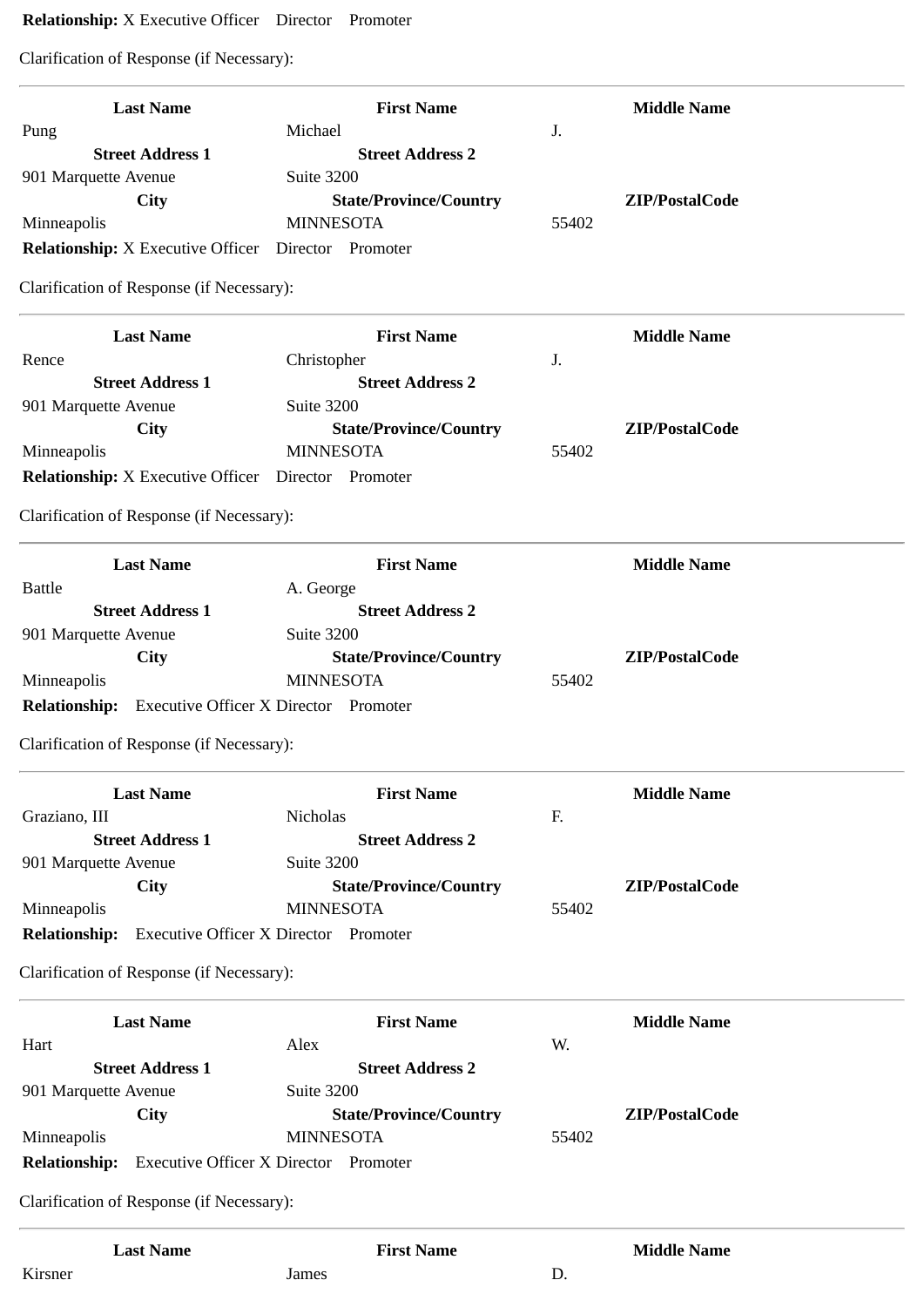|                        | <b>Street Address 1</b>                   | <b>Street Address 2</b>                                    |             |                    |
|------------------------|-------------------------------------------|------------------------------------------------------------|-------------|--------------------|
| 901 Marquette Avenue   |                                           | Suite 3200                                                 |             |                    |
|                        | <b>City</b>                               | <b>State/Province/Country</b>                              |             | ZIP/PostalCode     |
| Minneapolis            |                                           | <b>MINNESOTA</b>                                           | 55402       |                    |
| <b>Relationship:</b>   |                                           | <b>Executive Officer X Director Promoter</b>               |             |                    |
|                        | Clarification of Response (if Necessary): |                                                            |             |                    |
|                        | <b>Last Name</b>                          | <b>First Name</b>                                          |             | <b>Middle Name</b> |
| Lansing                |                                           | William                                                    | J.          |                    |
|                        | <b>Street Address 1</b>                   | <b>Street Address 2</b>                                    |             |                    |
| 901 Marquette Avenue   |                                           | Suite 3200                                                 |             |                    |
|                        | City                                      | <b>State/Province/Country</b>                              |             | ZIP/PostalCode     |
| Minneapolis            |                                           | <b>MINNESOTA</b>                                           | 55402       |                    |
|                        |                                           | <b>Relationship:</b> Executive Officer X Director Promoter |             |                    |
|                        | Clarification of Response (if Necessary): |                                                            |             |                    |
|                        | <b>Last Name</b>                          | <b>First Name</b>                                          |             | <b>Middle Name</b> |
| Merchant               |                                           | Rahul                                                      | N.          |                    |
|                        | <b>Street Address 1</b>                   | <b>Street Address 2</b>                                    |             |                    |
| 901 Marquette Avenue   |                                           | Suite 3200                                                 |             |                    |
|                        | <b>City</b>                               | <b>State/Province/Country</b>                              |             | ZIP/PostalCode     |
| Minneapolis            |                                           | <b>MINNESOTA</b>                                           | 55402       |                    |
|                        |                                           | <b>Relationship:</b> Executive Officer X Director Promoter |             |                    |
|                        | Clarification of Response (if Necessary): |                                                            |             |                    |
|                        | <b>Last Name</b>                          | <b>First Name</b>                                          |             | <b>Middle Name</b> |
| Taylor                 |                                           | Margaret                                                   | L.          |                    |
|                        | <b>Street Address 1</b>                   | <b>Street Address 2</b><br>Suite 3200                      |             |                    |
| 901 Marquette Avenue   | <b>City</b>                               | <b>State/Province/Country</b>                              |             | ZIP/PostalCode     |
| Minneapolis            |                                           | <b>MINNESOTA</b>                                           | 55402       |                    |
| <b>Relationship:</b>   |                                           | <b>Executive Officer X Director Promoter</b>               |             |                    |
|                        | Clarification of Response (if Necessary): |                                                            |             |                    |
|                        | <b>Last Name</b>                          | <b>First Name</b>                                          |             | <b>Middle Name</b> |
| White                  |                                           | Duane                                                      | Ε.          |                    |
|                        | <b>Street Address 1</b>                   | <b>Street Address 2</b>                                    |             |                    |
| 901 Marquette Avenue   |                                           | <b>Suite 3200</b>                                          |             |                    |
|                        | <b>City</b>                               | <b>State/Province/Country</b>                              |             | ZIP/PostalCode     |
| Minneapolis            |                                           | <b>MINNESOTA</b>                                           | 55402       |                    |
| <b>Relationship:</b>   |                                           | <b>Executive Officer X Director Promoter</b>               |             |                    |
|                        | Clarification of Response (if Necessary): |                                                            |             |                    |
| 4. Industry Group      |                                           |                                                            |             |                    |
|                        |                                           |                                                            |             |                    |
|                        |                                           |                                                            |             |                    |
| Agriculture            |                                           | <b>Health Care</b>                                         | Retailing   |                    |
|                        | <b>Banking &amp; Financial Services</b>   | Biotechnology                                              | Restaurants |                    |
|                        | <b>Commercial Banking</b>                 | Health Insurance                                           | Technology  |                    |
| Insurance<br>Investing |                                           | Hospitals & Physicians                                     | Computers   |                    |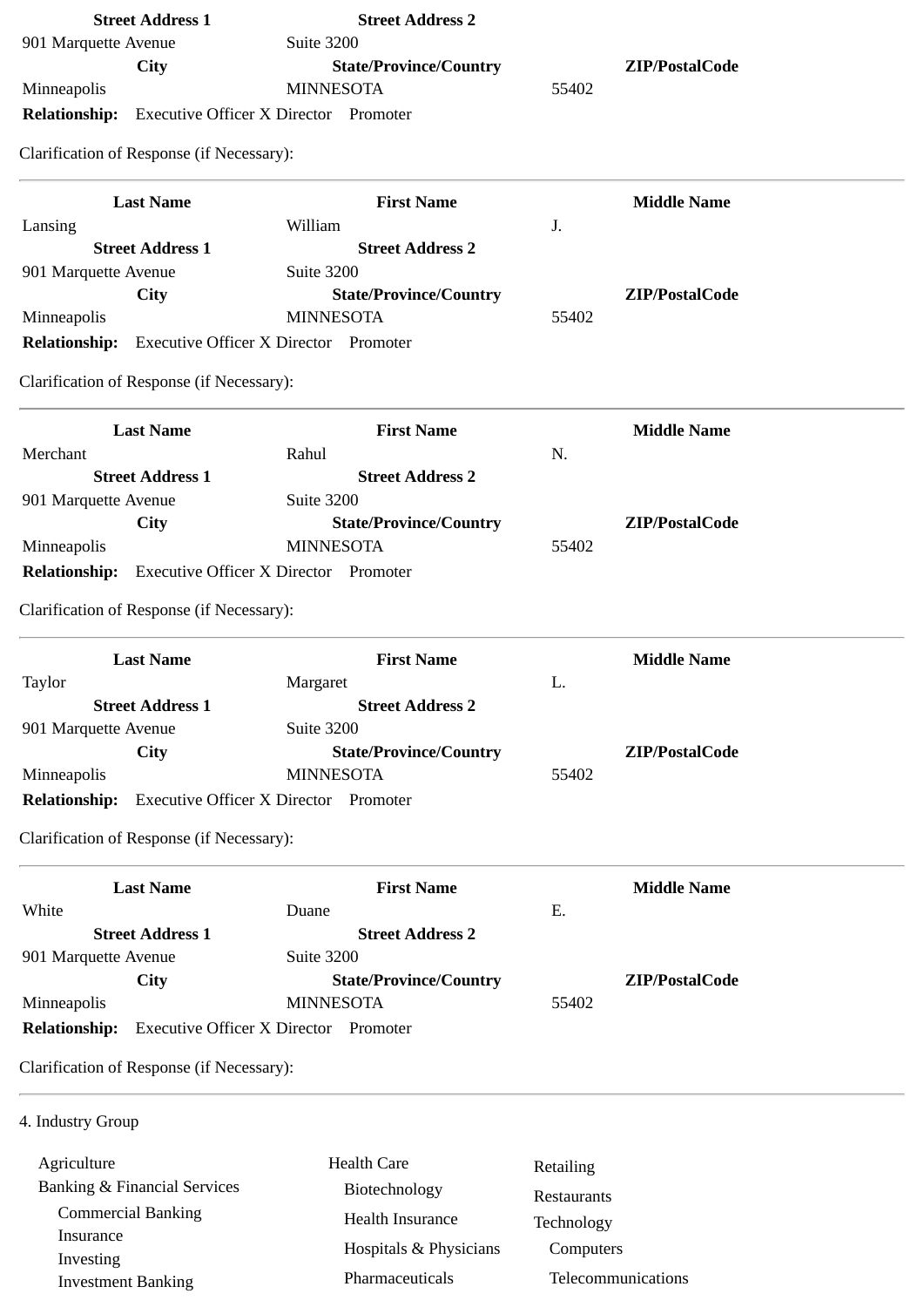| Pooled Investment Fund                                                                               |     | Other Health Care                          | Other Technology                                       |
|------------------------------------------------------------------------------------------------------|-----|--------------------------------------------|--------------------------------------------------------|
| Is the issuer registered as<br>an investment company under<br>the Investment Company<br>Act of 1940? |     | Manufacturing<br>Real Estate<br>Commercial | Travel<br>Airlines & Airports<br>Lodging & Conventions |
| Yes.                                                                                                 | No. | Construction                               | Tourism & Travel Services                              |
| X Other Banking & Financial Services                                                                 |     | <b>REITS &amp; Finance</b>                 | Other Travel                                           |
| <b>Business Services</b>                                                                             |     | Residential                                | Other                                                  |
| Energy                                                                                               |     | <b>Other Real Estate</b>                   |                                                        |
| Coal Mining                                                                                          |     |                                            |                                                        |
| Electric Utilities                                                                                   |     |                                            |                                                        |
| <b>Energy Conservation</b>                                                                           |     |                                            |                                                        |
| <b>Environmental Services</b>                                                                        |     |                                            |                                                        |
| Oil & Gas                                                                                            |     |                                            |                                                        |
|                                                                                                      |     |                                            |                                                        |

Other Energy

### 5. Issuer Size

| <b>Revenue Range</b>             | OR. | <b>Aggregate Net Asset Value Range</b> |
|----------------------------------|-----|----------------------------------------|
| No Revenues                      |     | No Aggregate Net Asset Value           |
| $$1 - $1,000,000$                |     | $$1 - $5,000,000$                      |
| $$1,000,001 - $5,000,000$        |     | \$5,000,001 - \$25,000,000             |
| $$5,000,001 -$<br>\$25,000,000   |     | $$25,000,001 - $50,000,000$            |
| $$25,000,001 -$<br>\$100,000,000 |     | \$50,000,001 - \$100,000,000           |
| X Over \$100,000,000             |     | Over \$100,000,000                     |
| Decline to Disclose              |     | Decline to Disclose                    |
| Not Applicable                   |     | Not Applicable                         |
|                                  |     |                                        |

## 6. Federal Exemption(s) and Exclusion(s) Claimed (select all that apply)

| Rule $504(b)(1)$ (not (i), (ii) or (iii))<br>Rule 504 (b) $(1)(i)$<br>Rule 504 (b) $(1)(ii)$<br>Rule 504 (b)(1)(iii) | <b>Rule 505</b><br>$X$ Rule 506 | Securities Act Section 4(5)<br>Investment Company Act Section 3(c) |  |
|----------------------------------------------------------------------------------------------------------------------|---------------------------------|--------------------------------------------------------------------|--|
|                                                                                                                      | Section $3(c)(1)$               | Section $3(c)(9)$                                                  |  |
|                                                                                                                      | Section $3(c)(2)$               | Section $3(c)(10)$                                                 |  |
|                                                                                                                      | Section $3(c)(3)$               | Section $3(c)(11)$                                                 |  |
|                                                                                                                      | Section $3(c)(4)$               | Section $3(c)(12)$                                                 |  |
|                                                                                                                      | Section $3(c)(5)$               | Section $3(c)(13)$                                                 |  |
|                                                                                                                      | Section $3(c)(6)$               | Section $3(c)(14)$                                                 |  |
|                                                                                                                      | Section $3(c)(7)$               |                                                                    |  |

## 7. Type of Filing

- X New Notice Date of First Sale 2010-07-14 First Sale Yet to Occur Amendment
- 8. Duration of Offering

Does the Issuer intend this offering to last more than one year? Yes X No

9. Type(s) of Securities Offered (select all that apply)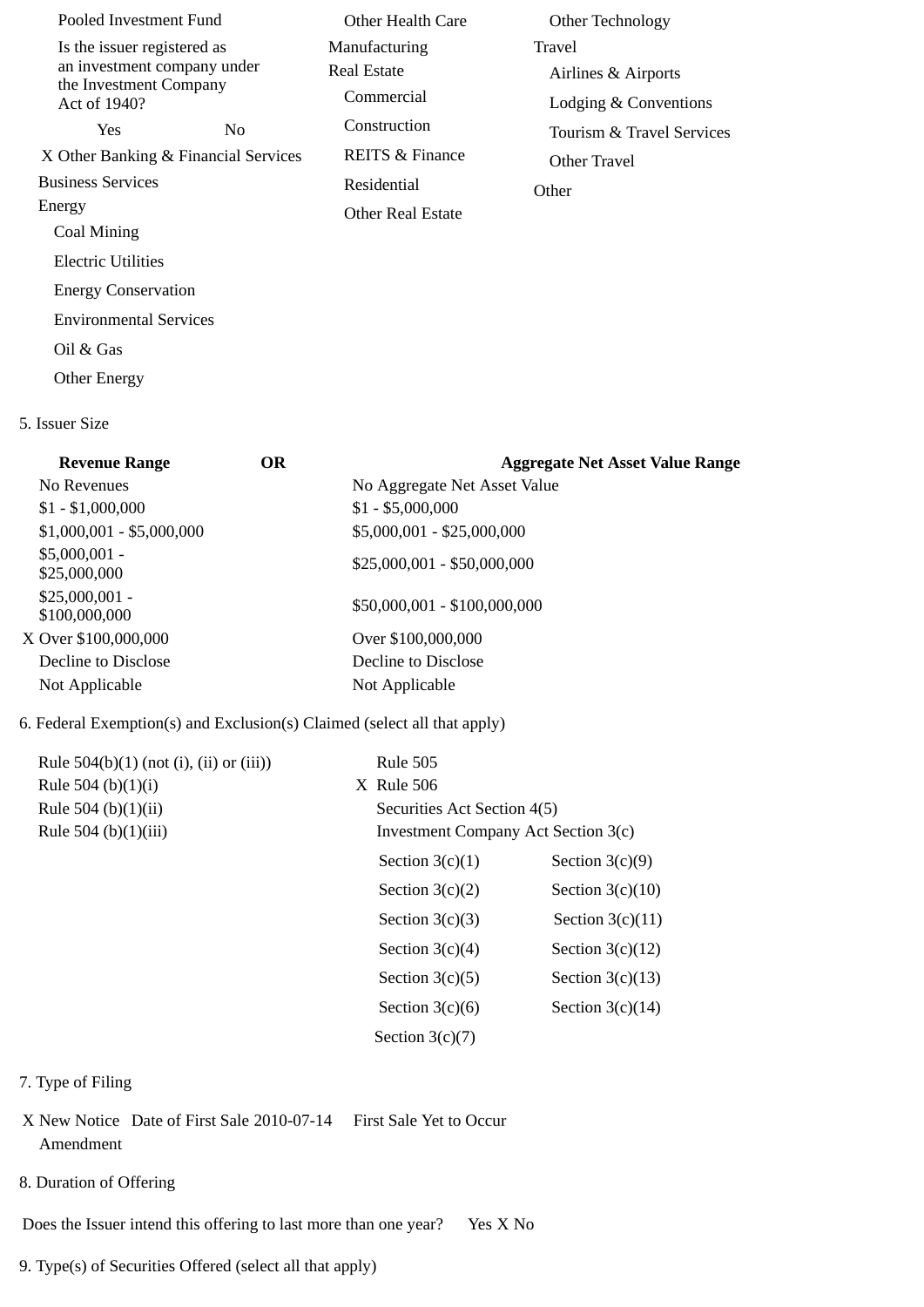| Equity<br>X Debt<br>Option, Warrant or Other Right to Acquire Another Security                                                                                                                                                                                                                                                                                                                                                                 | Pooled Investment Fund Interests<br><b>Tenant-in-Common Securities</b><br><b>Mineral Property Securities</b> |
|------------------------------------------------------------------------------------------------------------------------------------------------------------------------------------------------------------------------------------------------------------------------------------------------------------------------------------------------------------------------------------------------------------------------------------------------|--------------------------------------------------------------------------------------------------------------|
| Security to be Acquired Upon Exercise of Option, Warrant or<br>Other Right to Acquire Security                                                                                                                                                                                                                                                                                                                                                 | Other (describe)                                                                                             |
| 10. Business Combination Transaction                                                                                                                                                                                                                                                                                                                                                                                                           |                                                                                                              |
| Is this offering being made in connection with a business combination transaction, such as<br>a merger, acquisition or exchange offer?                                                                                                                                                                                                                                                                                                         | Yes X No                                                                                                     |
| Clarification of Response (if Necessary):                                                                                                                                                                                                                                                                                                                                                                                                      |                                                                                                              |
| 11. Minimum Investment                                                                                                                                                                                                                                                                                                                                                                                                                         |                                                                                                              |
| Minimum investment accepted from any outside investor \$500,000 USD                                                                                                                                                                                                                                                                                                                                                                            |                                                                                                              |
| 12. Sales Compensation                                                                                                                                                                                                                                                                                                                                                                                                                         |                                                                                                              |
| Recipient                                                                                                                                                                                                                                                                                                                                                                                                                                      | Recipient CRD Number X None                                                                                  |
| (Associated) Broker or Dealer X None                                                                                                                                                                                                                                                                                                                                                                                                           | (Associated) Broker or Dealer CRD Number X None                                                              |
| <b>Street Address 1</b>                                                                                                                                                                                                                                                                                                                                                                                                                        | <b>Street Address 2</b>                                                                                      |
| City                                                                                                                                                                                                                                                                                                                                                                                                                                           | State/Province/Country<br>ZIP/Postal Code                                                                    |
| State(s) of Solicitation (select all that apply)<br><b>All States</b><br>Check "All States" or check individual States                                                                                                                                                                                                                                                                                                                         | Foreign/non-US                                                                                               |
| 13. Offering and Sales Amounts                                                                                                                                                                                                                                                                                                                                                                                                                 |                                                                                                              |
| <b>Total Offering Amount</b><br>\$245,000,000 USD or<br>Indefinite                                                                                                                                                                                                                                                                                                                                                                             |                                                                                                              |
| <b>Total Amount Sold</b><br>\$245,000,000 USD                                                                                                                                                                                                                                                                                                                                                                                                  |                                                                                                              |
| Indefinite<br>Total Remaining to be Sold<br>\$0 USD or                                                                                                                                                                                                                                                                                                                                                                                         |                                                                                                              |
| Clarification of Response (if Necessary):                                                                                                                                                                                                                                                                                                                                                                                                      |                                                                                                              |
| 14. Investors                                                                                                                                                                                                                                                                                                                                                                                                                                  |                                                                                                              |
| Select if securities in the offering have been or may be sold to persons who do not qualify as accredited<br>investors, and enter the number of such non-accredited investors who already have invested in the offering.<br>Regardless of whether securities in the offering have been or may be sold to persons who do not qualify as<br>accredited investors, enter the total number of investors who already have invested in the offering: | 24                                                                                                           |

15. Sales Commissions & Finder's Fees Expenses

Provide separately the amounts of sales commissions and finders fees expenses, if any. If the amount of an expenditure is not known, provide an estimate and check the box next to the amount.

| <b>Sales Commissions</b> |                  | \$0 USD Estimate |
|--------------------------|------------------|------------------|
| Finders' Fees            | \$0 USD Estimate |                  |

Clarification of Response (if Necessary):

16. Use of Proceeds

Provide the amount of the gross proceeds of the offering that has been or is proposed to be used for payments to any of the persons required to be named as executive officers, directors or promoters in response to Item 3 above. If the amount is unknown, provide an estimate and check the box next to the amount.

\$0 USD Estimate

Clarification of Response (if Necessary):

Signature and Submission